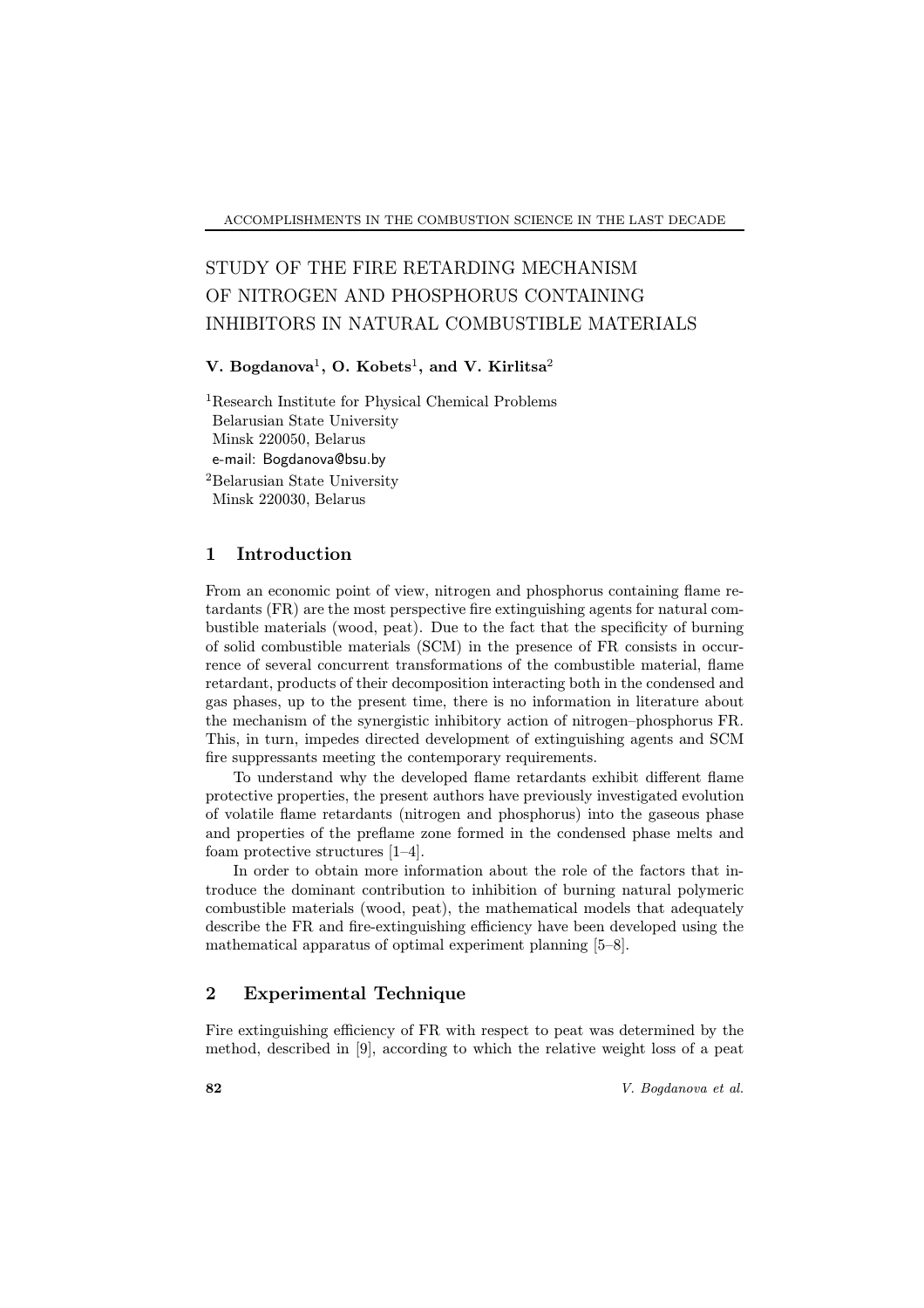sample (in  $\%$ ) after firing tests was measured. The fire retardant efficiency with respect to wood was assessed, following the State Standard 16363, by weight loss (in  $\%$ ) by a fire protected wood sample displaced in a "ceramic pipe" over a gas burner flame. Flame retardant composition (FRC) is considered to be efficient when  $\Delta m \leq 25\%$ . To assess the adequacy of the obtained observations to mathematical models, the criterion of adequacy of the models was applied to repeated observations at each full factorial experiment (FFE) point [8]:

$$
\frac{(N-n)\left(m\overline{Y}'\overline{Y} - N\|\hat{\theta}\|^2\right)}{(n-p)\left(Y'Y - m\overline{Y}'\overline{Y}\right)} \le F_{\alpha; n-p,N-n}
$$
\n(1)

where n is the the number of different points in the FFE;  $m$  is the the number of repeated observations at each point of FFE;  $p$  is the number of unknown model parameters;  $\overline{Y}$  is the vector of the mean observed values at each point in the spectrum of FFE; and  $F_{\alpha; n-p, N-n}$  is the quantile of significance level  $\alpha$  of Fischer distribution with  $n - p$ ,  $N - n$  being the degrees of freedom. In case of implementation of inequality (1), the model was deemed adequate to obtained observations at the level of significance  $\alpha$ . Significance of coefficients in the mathematical models was determined with the use of Student's  $t$  criterion [8]. Coefficient  $\theta_i$  is a significant factor if

$$
\frac{\left|\hat{\theta}_j\right|}{s\sqrt{c_{jj}}}>t_{\alpha,N-p}
$$

where  $t_{\alpha,N-p}$  is the quantile of the level  $\alpha$  of Student distribution with  $N-p$ degrees of freedom;  $c_{jj}$  is the jth diagonal element of the inverse matrix  $(X'X)^{-1}$ ; and  $s<sup>2</sup>$  is the unbiased estimate of the variance of equally accurate observations. For FFE,  $c_{jj} = 1/N$ ; the value  $s\sqrt{c_{jj}}$ , counts on the appropriate aggregate function Excel; and  $t_{\alpha,N-p}$  is the quantile of the  $\alpha$  level of Student distribution with  $N - p$  degrees of freedom.

#### 3 Results and Discussion

The synthetic dispersion of ammonium-metalphosphate (bi- and trivalent metals) which has a complex fire-retarding effect (peat fire-extinguishing and wood fire-protection) was selected as an object of research. Natural metallosilicate (bentonite) was used as one of the synthesis starting reagents [10]. Previously, it was found that during thermolysis of fire-retarded wood and peat at temperatures realized in the preflame zone of condensed phase  $(200-500 \degree C)$ , formation of foam structures preventing further SCM pyrolysis and evolution of volatile combustible products into the gas phase were observed. Therefore, such variable factors as the contents of phosphorus (factor  $x_1$ ), bentonite (factor  $x_2$ ), and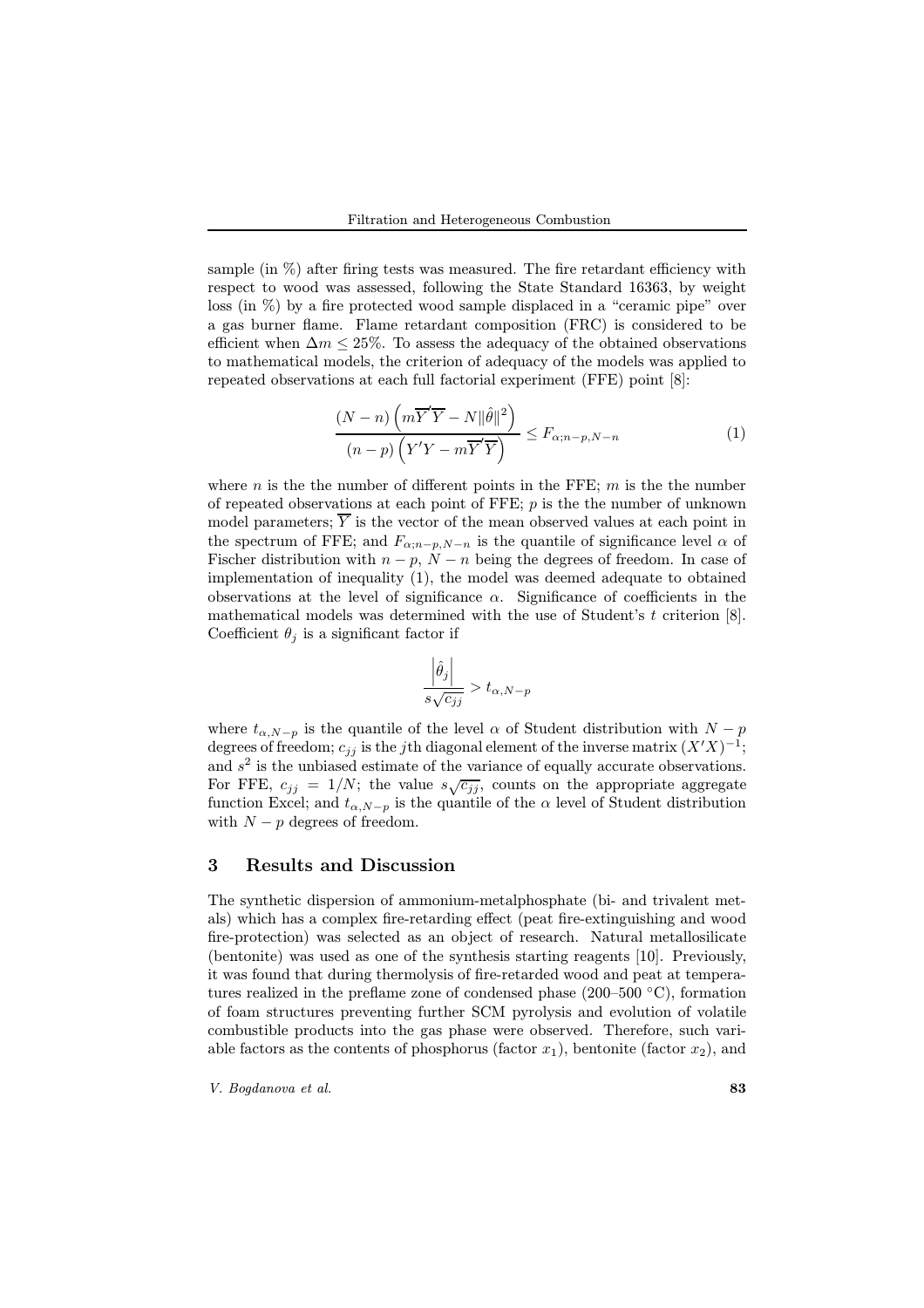nitrogen (factor  $x_3$ ) in the formulation of FRC were selected as the main components that can significantly affect the fire-retarding properties of extinguishing and flame retardant compositions for wood and peat. Numerical values of these components  $(g/100 \text{ g})$  for the best FRC efficiency are as follows:  $x_1^{(0)} = 6.09$ ,  $x_2^{(0)} = 2.8$ , and  $x_3^{(0)} = 6.09$ . The efficiency of peat extinguishing  $(v_{\text{peak}})$  and the efficiency of wood fire-protecting  $(v_{\text{wood}})$  were selected as response functions that characterize the effectiveness of fire-resistant, fire-extinguishing means for peat and wood burnout (FRC).

In fire tests, averaged data on extinguishing and fire-protecting properties of FRC were obtained:  $\overline{y}_{\text{peak}}^{(0)} = 1.825\%$  and  $\overline{y}_{\text{wood}}^{(0)} = 4.22\%$ . In order to determine the influence of the FRC chemical composition on its fire-extinguishing efficiency with respect to peat, the FRC analyzed was chosen as the center of the type  $2<sup>3</sup>$ FFE plan. As a phenomenological model of the FRC fire-extinguishing efficiency with respect to peat, the regression model with pairwise interaction coefficients was chosen:

$$
E\{y\} = a_0 + a_1x_1 + a_2x_2 + a_3x_3 + a_{12}x_1x_2 + a_{13}x_1x_3 + a_{23}x_2x_3
$$
 (2)

where  $E\{y\}$  is the average expected value of extinguishing efficiency y.

In the coded variables  $X_i$  with given variation interval of  $x_i^{(0)}$ , equal to 10%, the regression equation (2) takes the form:

$$
E\{y\} = b_0 + b_1X_1 + b_2X_2 + b_3X_3 + b_{12}X_1X_2 + b_{13}X_1X_3 + b_{23}X_2X_3.
$$
 (3)

In order to estimate the unknown parameters of the model (3) in accordance with the FFE, in each of the eight corners of a cube in coded variables  $X^{(1)}$  $=$  (-1, -1, -1),  $X^{(2)} =$  (-1, -1, 1),  $X^{(3)} =$  (-1, 1, -1),  $X^{(4)} =$  (-1, 1, 1),  $X^{(5)} = (1, -1, -1), X^{(6)} = (1, -1, 1), X^{(7)} = (1, 1, -1), \text{ and } X^{(8)} = (1, 1, 1)$ double observations have been performed, results are presented in Table 1.

In the matrix form, the model of observation (3) can be written as

$$
E\{Y\} = X\theta
$$

where Y is the observations vector of dimension 16;  $X$  is the experiment planning matrix of dimension  $16 \times 7$ ; and  $\theta$  is the vector of unknown parameters of dimension 7.

Since the experiments were conducted in accordance with the FFE, the experiment planning matrix  $X$  is a matrix with mutually orthogonal columns; in this case, the effect of multicollinearity factors vanishes and the best linear unbiased estimator [8] is equal to

$$
\hat{\theta} = X'YN^{-1}
$$

where  $X'$  is the transposed matrix  $X$ ; and  $N$  is the total number of experiments.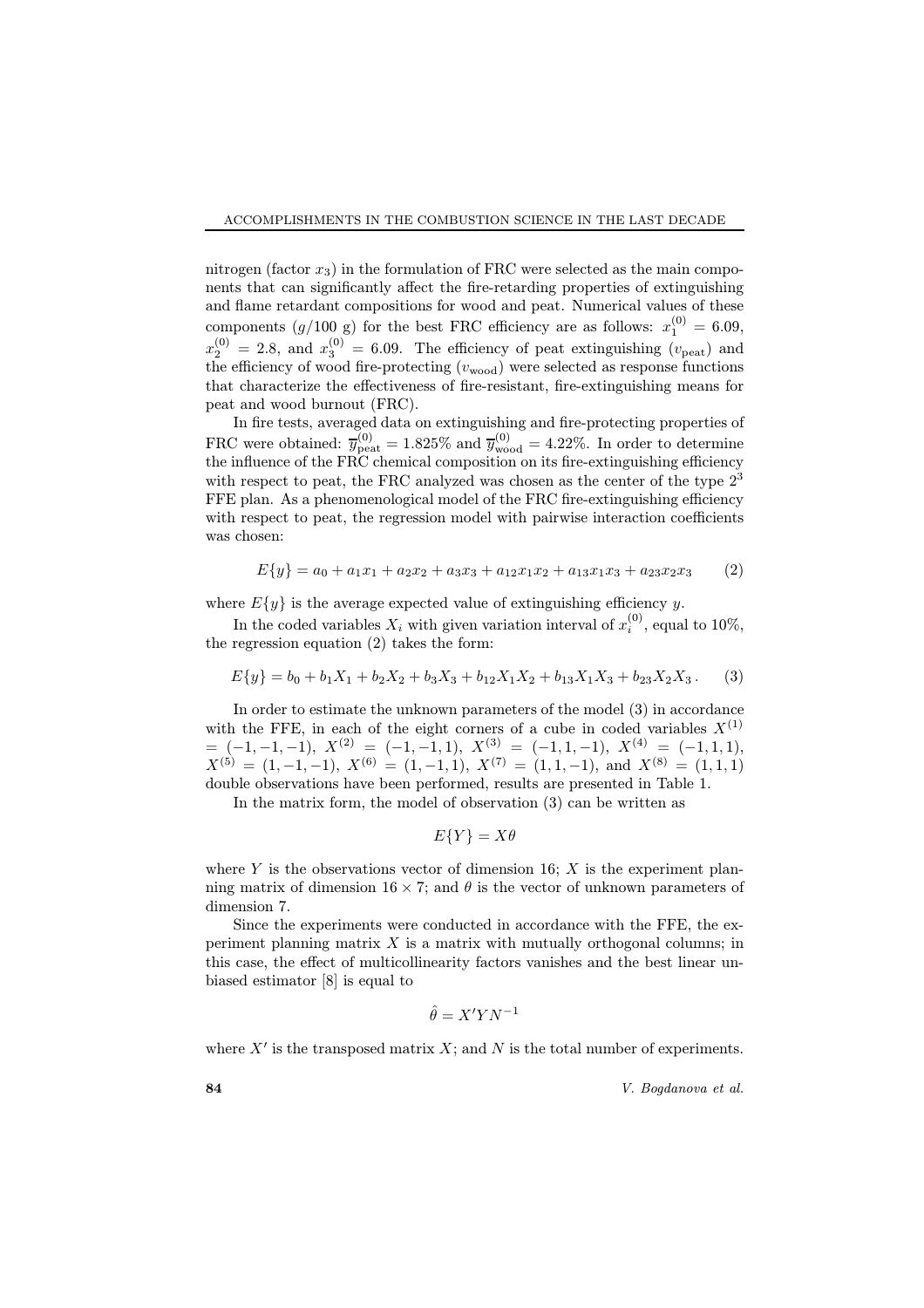**Table 1** Plan  $2<sup>3</sup>$  FFE and the results of experiments to optimize FRC formulations for peat

| No.            | Factors in the |                |           | Factors in the  |             |              |                                                          |                                          |  |
|----------------|----------------|----------------|-----------|-----------------|-------------|--------------|----------------------------------------------------------|------------------------------------------|--|
| of             | natural scale  |                |           | coded variables |             |              |                                                          | Response function, $y_{\text{beat}}$ , % |  |
| experiment     | $x_1$          | x <sub>2</sub> | $x_3$     |                 | $X_1$ $X_2$ | $X_3$        |                                                          |                                          |  |
|                |                | 5.48 2.52 5.48 |           | $-1$            | $-1$        |              | $-1$ $y_{11} = 3.62;$ $y_{12} = 3.98;$ $y_{13} = 3.80$   |                                          |  |
| $\overline{2}$ |                | 5.48 2.52 6.7  |           |                 | $-1$ $-1$   | $\mathbf{1}$ | $y_{21} = 2.71; y_{22} = 3.06; y_{23} = 2.89$            |                                          |  |
| 3              |                | 5.48 3.08 5.48 |           | $-1$            | -1          |              | $-1$ $y_{31} = 2.68;$ $y_{32} = 3.13;$ $y_{33} = 3.10$   |                                          |  |
| 4              |                | 5.48 3.08 6.7  |           | $-1$            | -1          | $\mathbf{1}$ | $y_{41} = 1.35; \ y_{42} = 1.17; \ y_{43} = 1.18$        |                                          |  |
| 5              | 6.7            | 2,52 5,48      |           | $\mathbf{1}$    | $-1$        |              | $-1$ $y_{51} = 3.51;$ $y_{52} = 2.61;$ $y_{53} = 2.80$   |                                          |  |
| 6              | 6.7            |                | 2,52 6.7  | $\mathbf{1}$    | $-1$        | $\mathbf{1}$ | $y_{61} = 2.51; y_{62} = 2.37; y_{63} = 2.48$            |                                          |  |
| 7              | 6.7            |                | 3.08 5.48 |                 |             |              | $-1$ $y_{71} = 1.64$ ; $y_{72} = 1.91$ ; $y_{73} = 1.70$ |                                          |  |
| 8              | 6.7            | 3.08 6.7       |           |                 |             |              | 1 $y_{81} = 1.06$ ; $y_{82} = 0.83$ ; $y_{83} = 0.94$    |                                          |  |

Using the statistical functions of Excel spreadsheets, the estimates of the parameters of the model (3) were obtained:

$$
E\{y\} = 2.3838 - 0.3288X_1 - 0.663X_2 - 0.501X_3 - 0.033X_1X_2 + 0.1388X_1X_3 - 0.118X_2X_3.
$$
 (4)

In determining the adequacy of the observation model obtained (4), after verification of the significance of its coefficients, it has been established that the model is adequate on the level of significance  $\alpha = 0.05$  and the coefficients  $X_{12}$ ,  $X_{13}$ , and  $X_{23}$  are not significant at the 0.05 level. If they are not taken into account, the model (4) will be very simplified and poorly describe the real phenomenological effect of extinguishing efficiency due to a small number of experiments ( $N = 16$ ), which does not allow all the seven significant coefficients of model (4) to be evaluated. Therefore, to get more information for estimating the unknown parameters, at each range of FFE, another additional experiment has been conducted and data for  $y_{13}-y_{83}$  obtained (see Table 1). After revaluation of model (4) coefficients, determining the new model adequacy at a significance level  $\alpha = 0.05$ , and removing the insignificant coefficient of  $X_{12}$ , the adequate observation model with all relevant coefficients was received:

$$
E{y} = 2.3763 - 0.3463X_1 - 0.6521X_2 - 0.4971X_3 + 0.1654X_1X_3 - 0.1388X_2X_3.
$$
 (5)

Upon transition to natural variables, model (8) looks as follows:

$$
E\{y\} = 19.95178 - 3.27493x_1 - 4.60345x_2 - 7.31x_3 + 0.4455x_1x_3 - 0.81235x_2x_3.
$$
 (6)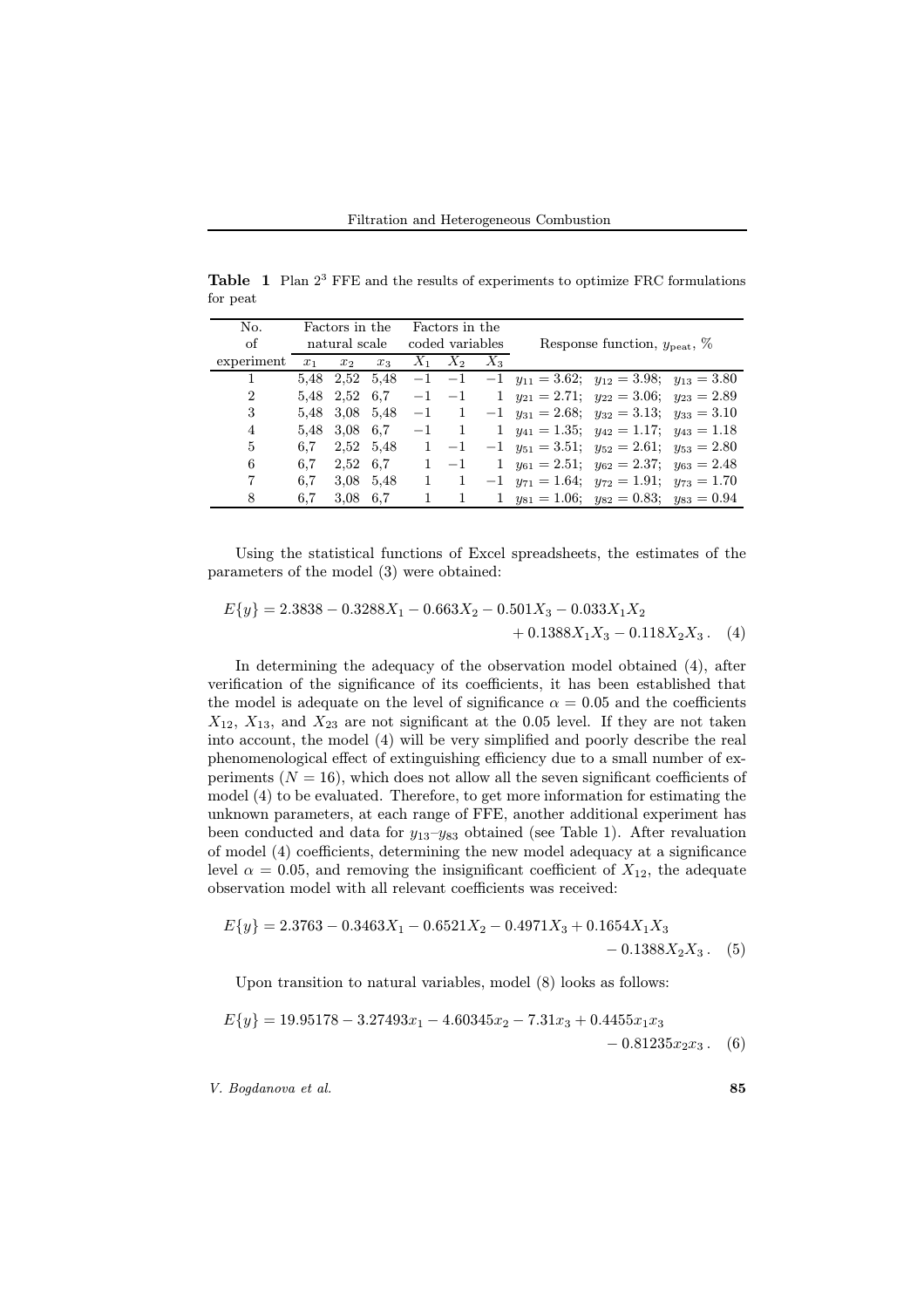Model  $(6)$  describes the phenomenological effect of changing the composition of initial fire-resistant, fire-extinguishing mixture in the vicinity of points with values  $x_1^{(0)} = 6.09, x_2^{(0)} = 2.8$ , and  $x_3^{(0)} = 6.09$  on changes in the average expected value of FRC efficiency in peat extinguishing. Because peat and wood are the solid combustible materials of different nature and it is quite difficult to find a combination of values of the influencing factors which provide extremums of both response functions of interest, therefore, to improve the fire-extinguishing and protective properties of FRC simultaneously with respect to peat and wood, the following approach was used. Initially, an adequate mathematical model was built that describes the influence of the selected factors on the effectiveness of FRC fire extinguishers for peat, then, this response function was minimized by the Box–Wilson method  $[6, 8]$ , with additional condition of increasing the FR efficiency for wood.

Models  $(5)$  or  $(6)$  were used to increase the fire-protective and fireextinguishing efficiency of the original FRC with respect to peat and wood by the Box-Wilson method of steepest descent [8]. According to the condition, the effectiveness of a fire-resistant, fire-extinguishing FRC is the higher, the smaller  $E\{y\}$ . To formulate a new FRC composition, more efficient simultaneously to the two combustible materials studied, the present authors have assumed that antigradient function (5) at the FFE center is three-dimensional vector  $g = (0.3463; 0.6521; 0.4971)$  and made a transition from the plan center to a new point  $(X^{(i)} = \alpha_i g$  at  $i = 1, 2, 3, ...$  where  $\alpha_i > 0$  is the setting step motion) in the direction of vector  $g$ . In the chosen direction  $g$ , a consistent displacement was performed at step  $\alpha_1 = 0.2$  and then at step  $\alpha_2 = 0.4$  with transition to the first point with coordinates:  $X_1^{(1)} = 0.0693, X_2^{(1)} = 0.1304$ , and  $X_3^{(1)} = 0.0994$ (in natural variables:  $x_1^{(1)} = 6.13, x_2^{(1)} = 2.84$ , and  $x_3^{(1)} = 6.15$ ) and then to a point with coordinates  $X_1^{(2)} = 0.1385, X_2^{(2)} = 0.2608$ , and  $X_3^{(2)} = 0.1988$  (in natural variables:  $x_1^{(2)} = 6.17, x_2^{(2)} = 2.87$ , and  $x_3^{(2)} = 6.21$ ).

For each of the two new FRC pertaining to the coordinates in the natural variables, five experiments were conducted to determine the efficiency of flame-retarding and fire-extinguishing of peat and wood and which furnished the experimental results, as well as average values of vectors  $y_{\text{peak}}$  and  $y_{\text{wood}}$  listed in Table 2. Thus, the new recipe made it possible to improve extinguishing and fire-resisting properties of FRC for both peat and wood. Inasmuch as further displacements in the selected direction q at  $\alpha_3 = 0.6$  has led to an FRC, fire tests of which showed lower fire-extinguishing and fire-protection efficiencies (see Table 2), the previous FRC with parameters  $x_1^{(2)} = 6.17, x_2^{(2)} = 2.87$ , and  $x_3^{(2)} = 6.21$  was adopted as the best formulation. Application of the mathematical method of experiment planning allowed to optimize the FRC and increase its fire-retardant and fire-extinguishing efficiency with respect to both peat and wood as compared to the initial recipe. The conclusions about the influence of the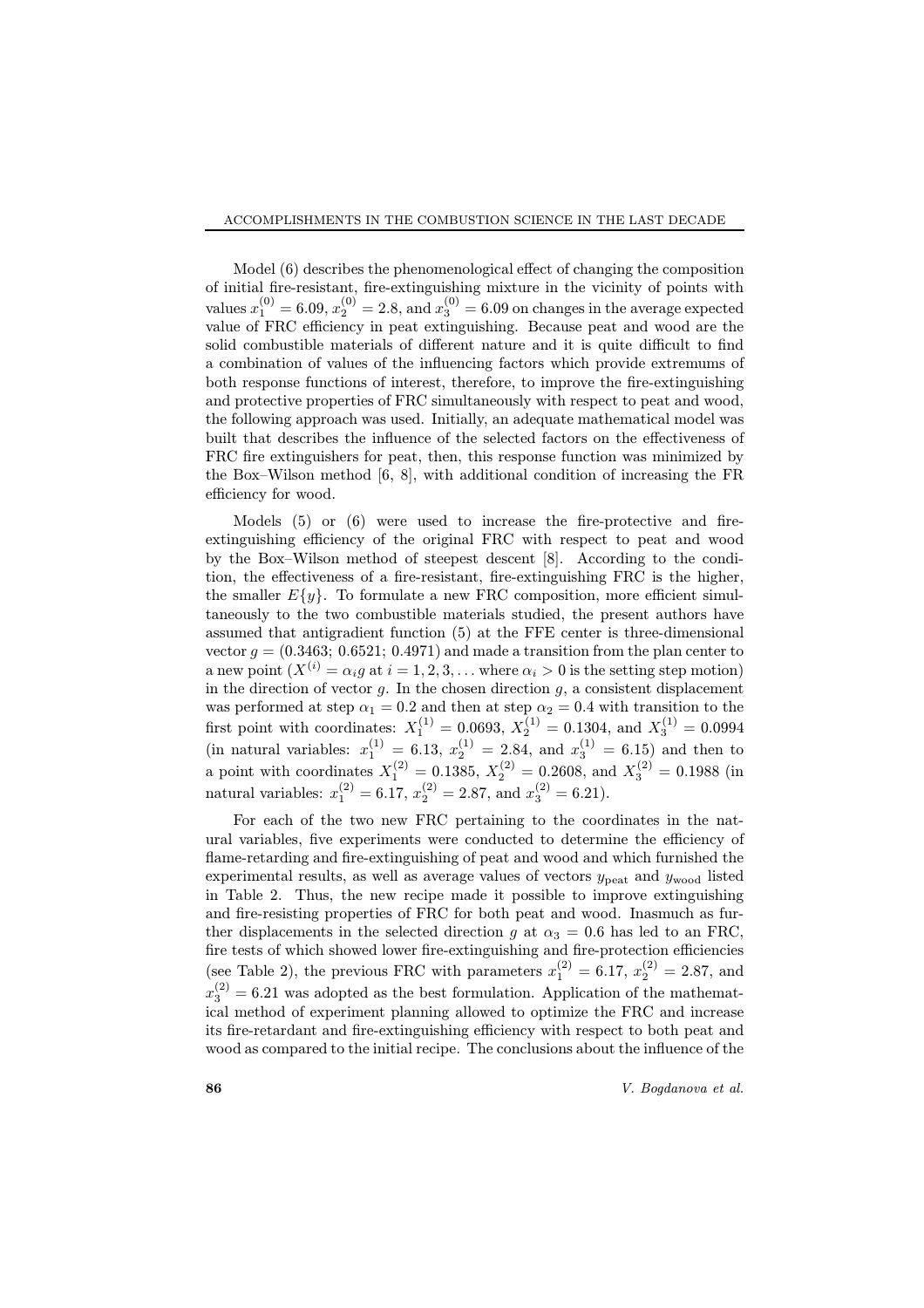Table 2 Values of the vectors of observations (fire retardant and fire-extinguishing efficiency of FRC) changing with transition from central plan FFE in direction of vector g with increments  $\alpha$ 

| $\alpha$ | Factors<br>in positive<br>integer<br>variables |       |       | Values of the vectors of observations     |                                                                                                                                                                                                                             |  |  |  |  |
|----------|------------------------------------------------|-------|-------|-------------------------------------------|-----------------------------------------------------------------------------------------------------------------------------------------------------------------------------------------------------------------------------|--|--|--|--|
|          | $x_1$                                          | $x_2$ | $x_3$ | $y_{\text{peak}}, \overline{\%}$          | $y_{\text{wood}}, \overline{\%}$                                                                                                                                                                                            |  |  |  |  |
|          |                                                |       |       |                                           | 0.2 6.13 2.84 6.15 $y_{\text{peak}}^{(1)} = (0.78; 1.55; 0.78; 1.15; 0.85)$ $y_{\text{wood}}^{(1)} = (3.09; 3.85; 3.75; 2.5; 5.84)$<br>$\overline{y}_{\text{wood}}^{(1)} = 1.02$ $\overline{y}_{\text{wood}}^{(1)} = 3.81$  |  |  |  |  |
|          |                                                |       |       | $\overline{y}_{\text{heat}}^{(2)} = 0.23$ | 0.4 6.17 2.87 6.21 $y_{\text{peak}}^{(2)} = (0.40; 0.41; 0.01; 0.31; 0.04)$ $y_{\text{wood}}^{(2)} = (2.55; 2.52; 2.25; 3.07; 3.87)$<br>$\overline{y}_{\text{heat}}^{(2)} = 0.23$ $\overline{y}_{\text{wood}}^{(2)} = 2.85$ |  |  |  |  |
|          |                                                |       |       |                                           | 0.6 6.22 2.91 6.27 $y_{\text{peak}}^{(3)} = (3.37; 1.53; 2.89; 2.22; 1.83)$ $y_{\text{wood}}^{(3)} = (5.41; 5.92; 4.61; 4.27; 4.67)$<br>$\overline{y}_{\text{wood}}^{(3)} = 2.37$ $\overline{y}_{\text{wood}}^{(3)} = 4.97$ |  |  |  |  |

selected factors  $x_1, x_2,$  and  $x_3$  on fire-protection and fire-extinguishing efficiency for peat and wood were drawn based on the adequate model  $(6)$ . Coefficients of these factors determine how fast the FRC fire-extinguishing and fire-protective effectiveness changes. Absolute values of the regression coefficients  $(6)$  indicate that the nitrogen content in the formulation  $(x_3)$  exerts the greatest effect on the FRC fire-extinguishing and protective effectiveness. Preemptive effect of nitrogen on FRC fire-extinguishing and fire-protective properties is also confirmed by the fact that the model includes nitrogen additionally in pair interactions with phosphorus  $(x_1)$  and bentonite  $(x_2)$ .

This fact confirms the present authors' experimental data [11] that metal phosphate ammonium-containing FR systems exhibit a complex mechanism of fire-fighting action, slowing down the thermolysis reaction of material in the condensed phase and simultaneously inhibiting the combustion processes in the gas phase. Thus, the dominant role in fire-retardant action of basically belongs to the volatile nitrogenous products of their thermolysis, which correlates with the experimental data on the quantitative admission of volatile nitrogen compounds in the gas phase  $[1-3]$ .

### 4 Concluding Remarks

Application of the mathematical experiment planning method to find the factors that exert the decisive effect on the fire-resistive and fire-extinguishing effectiveness of the synthetic nitrogen and phosphorus containing FR for wood and peat allowed to confirm and refine the mechanism of their action. It is found that the dominant process in termination of burning of natural materials is the inhibition of radical processes in the gas phase by volatile nitrogen-containing products. It